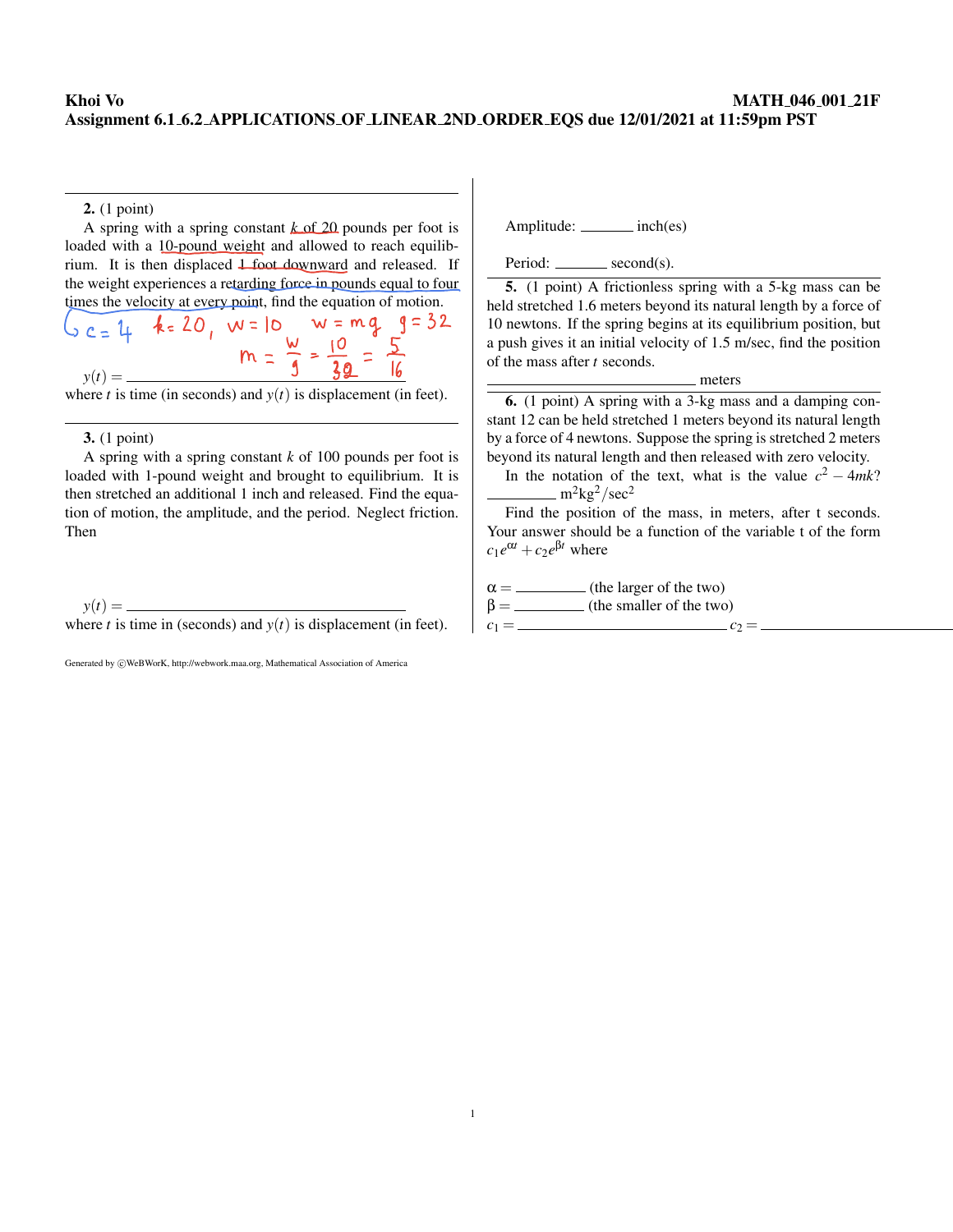$$
2/\frac{1}{2} + \frac{1}{2} + \frac{1}{2} + \frac{1}{2} = \frac{1}{2} + \frac{1}{2} + \frac{1}{2} + \frac{1}{2} + \frac{1}{2} + \frac{1}{2} + \frac{1}{2} + \frac{1}{2} + \frac{1}{2} + \frac{1}{2} + \frac{1}{2} + \frac{1}{2} + \frac{1}{2} + \frac{1}{2} + \frac{1}{2} + \frac{1}{2} + \frac{1}{2} + \frac{1}{2} + \frac{1}{2} + \frac{1}{2} + \frac{1}{2} + \frac{1}{2} + \frac{1}{2} + \frac{1}{2} + \frac{1}{2} + \frac{1}{2} + \frac{1}{2} + \frac{1}{2} + \frac{1}{2} + \frac{1}{2} + \frac{1}{2} + \frac{1}{2} + \frac{1}{2} + \frac{1}{2} + \frac{1}{2} + \frac{1}{2} + \frac{1}{2} + \frac{1}{2} + \frac{1}{2} + \frac{1}{2} + \frac{1}{2} + \frac{1}{2} + \frac{1}{2} + \frac{1}{2} + \frac{1}{2} + \frac{1}{2} + \frac{1}{2} + \frac{1}{2} + \frac{1}{2} + \frac{1}{2} + \frac{1}{2} + \frac{1}{2} + \frac{1}{2} + \frac{1}{2} + \frac{1}{2} + \frac{1}{2} + \frac{1}{2} + \frac{1}{2} + \frac{1}{2} + \frac{1}{2} + \frac{1}{2} + \frac{1}{2} + \frac{1}{2} + \frac{1}{2} + \frac{1}{2} + \frac{1}{2} + \frac{1}{2} + \frac{1}{2} + \frac{1}{2} + \frac{1}{2} + \frac{1}{2} + \frac{1}{2} + \frac{1}{2} + \frac{1}{2} + \frac{1}{2} + \frac{1}{2} + \frac{1}{2} + \frac{1}{2} + \frac{1}{2} + \frac{1}{2} + \frac{1}{2} + \frac{1}{2} + \frac{1}{2} + \frac{1}{2} + \frac{1}{2} + \frac{1}{2} + \frac{1}{2} + \frac{1}{2} + \frac{1}{2} + \frac{1}{2} + \frac{1}{2
$$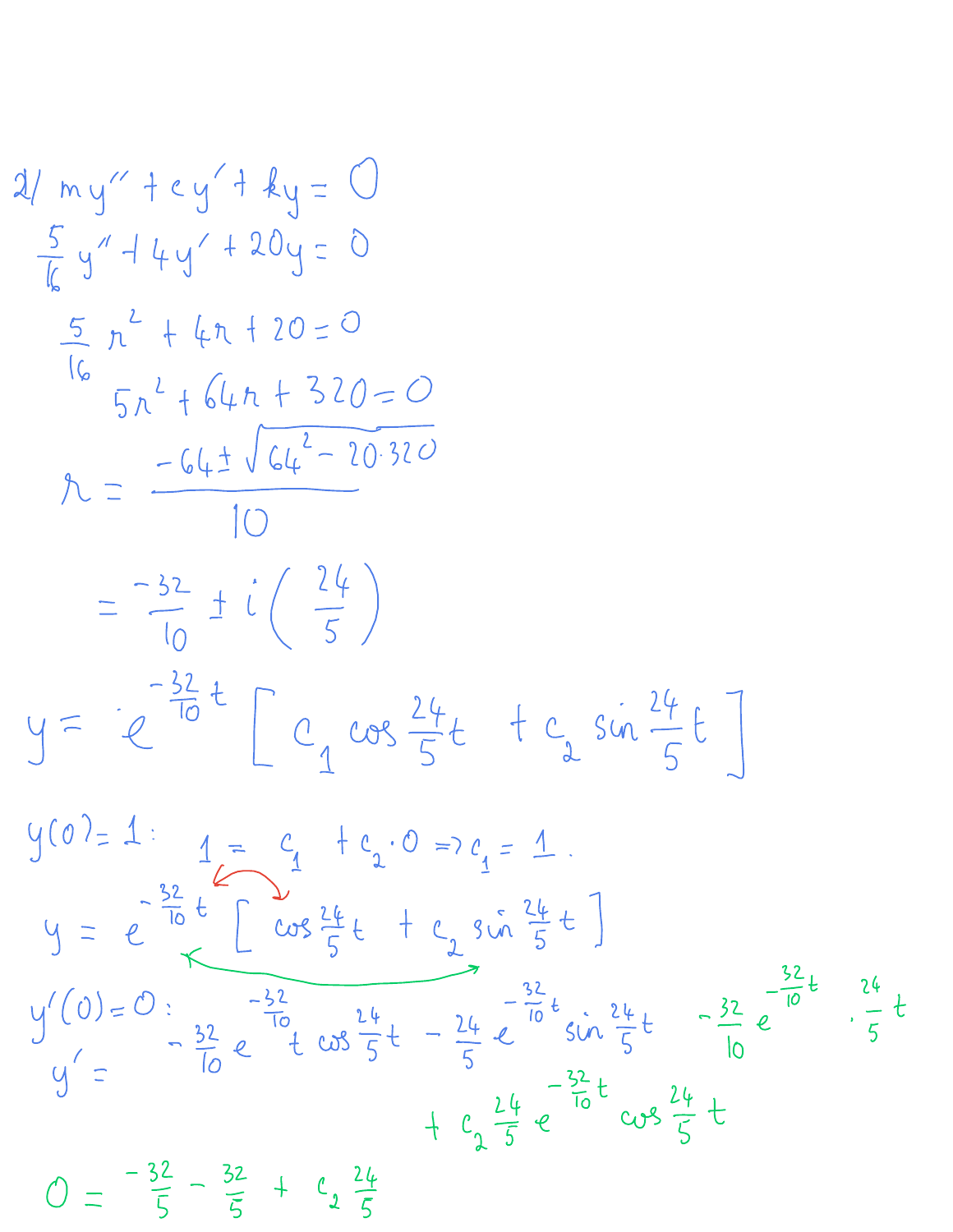## Khoi Vo MATH 046 001 21F Assignment 9.2 HIGHER ORDER CONSTANT COEFF HOMOGENEOUS EQ due 12/06/2021 at 11:59pm PST

1. (1 point) Match the third order linear equations with their fundamental solution sets.

1. 
$$
y''' - 5y'' + 6y' = 0
$$
  
\n2.  $ty''' - y'' = 0$   
\n3.  $y''' + y' = 0$   
\n4.  $y''' - 3y'' + y' - 3y = 0$   
\n5.  $y''' - y'' - y' + y = 0$ 

Generated by  $\odot$ WeBWorK, http://webwork.maa.org, Mathematical Association of America

6.  $y''' + 3y'' + 3y' + y = 0$ 

A.  $\{e^{3t}, \cos(t), \sin(t)\}\$ **B**.  $\{1, e^{3t}, e^{2t}\}$ C.  $\{1, t, t^3\}$ D.  $\{1, \cos(t), \sin(t)\}\$ E.  $\{e^{-t}, te^{-t}, t^2e^{-t}\}$  $F. \{e^t, te^t, e^{-t}\}$